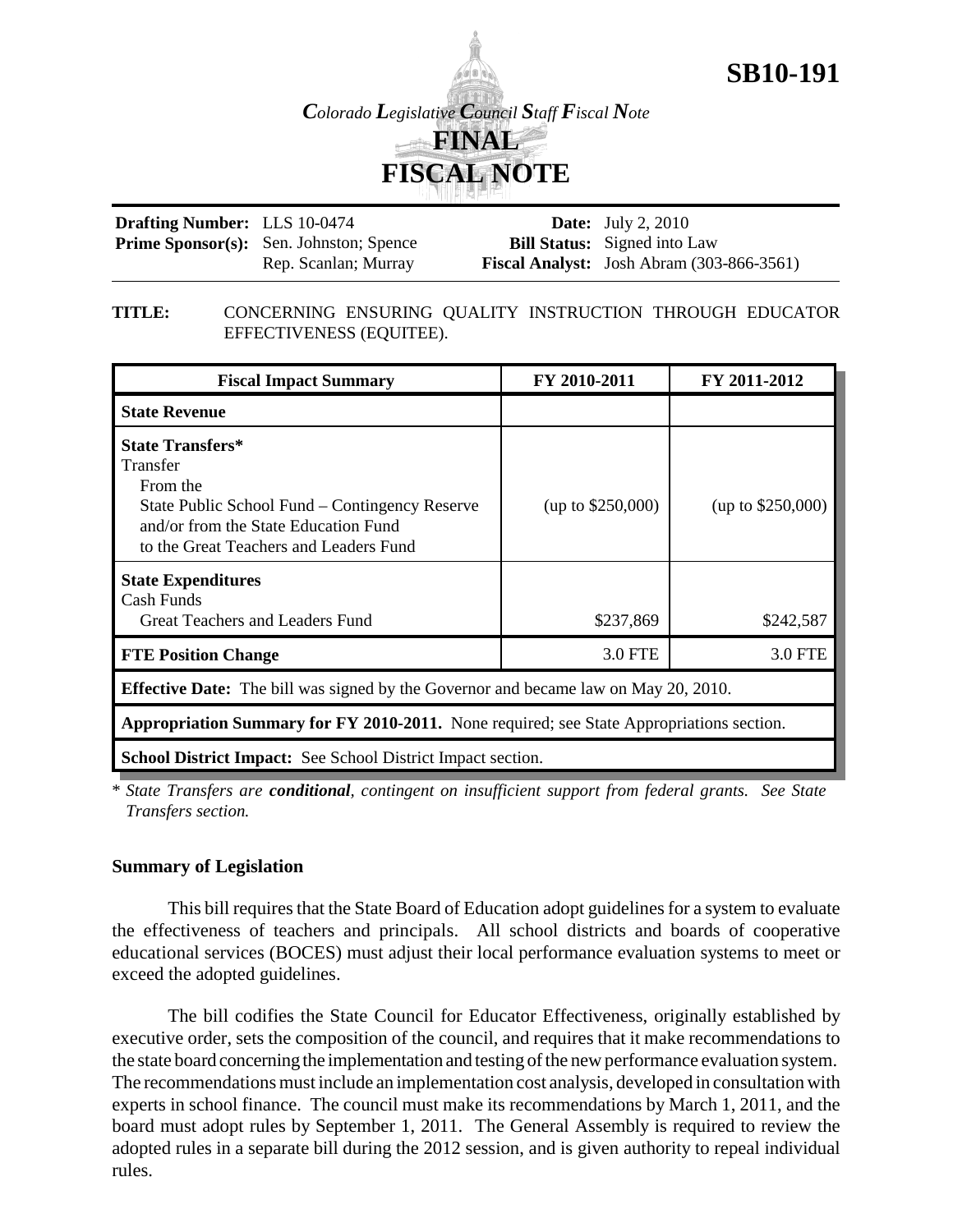July 2, 2010

Beginning with the 2011-12 school year, the Colorado Department of Education (CDE) will work with districts to develop performance evaluation systems, and will provide a resource bank that identifies assessments, processes, tools, and policies that a district or BOCES may use to develop their local programs. The system must be beta-tested in the 2012-13 school year, implemented statewide in the 2013-14 school year, and finalized statewide in the 2014-15 school year.

Among many requirements, the adopted rules must ensure that:

- **teachers and principals are evaluated using multiple fair, transparent, timely, rigorous,** and valid methods;
- $\blacktriangleright$  at least 50 percent of a teacher's evaluation is determined by the academic growth of the teacher's students; and
- $\rightarrow$  teachers are provided an opportunity to improve their effectiveness through professional development; and
- $\blacktriangleright$  at least 50 percent of a principal's evaluation is determined by a combination of the academic growth of the students and the demonstrated effectiveness of the teachers in the principal's school.

Under the new system, teachers shall earn tenure after 3 consecutive years of demonstrated effectiveness but lose tenure if they fail to demonstrate effectiveness for 2 consecutive years. The bill creates an appeals process for tenured teachers to contest unfavorable evaluations. The bill requires that each teacher's employment contract include a written provision that a teacher may be assigned to a particular school only with the consent of the principal and teacher representatives at the receiving school. If a tenured teacher is unable to secure a school assignment after two hiring cycles, the district shall place the teacher on unpaid leave. Each district must develop policies for removing tenured teachers and options for qualifying teachers to transfer to other positions in the district.

The bill creates the Great Teachers and Leaders Fund and permits the CDE to accept and spend federal grants for the fund. Moneys in the Great Teachers and Leaders Fund are continuously appropriated to the department for the direct and indirect costs of implementing the bill.

# **State Transfers**

 For FY 2010-11 and FY 2011-12, if less than \$250,000 is credited to the fund from federal grants, the bill transfers up to \$250,000 from the contingency reserve of the State Public School Fund. If the existing balance in the contingency reserve is insufficient for this purpose, the remaining amount of the difference is transferred from the State Education Fund.

# **State Expenditures**

*In FY 2010-11, this bill will result in total costs of \$237,869 and 3.0 FTE in the Colorado* **Department of Education. In FY 2011-12, total costs are \$242,587 and 3.0 FTE.** Direct cost components are summarized in Table 1 and discussed below.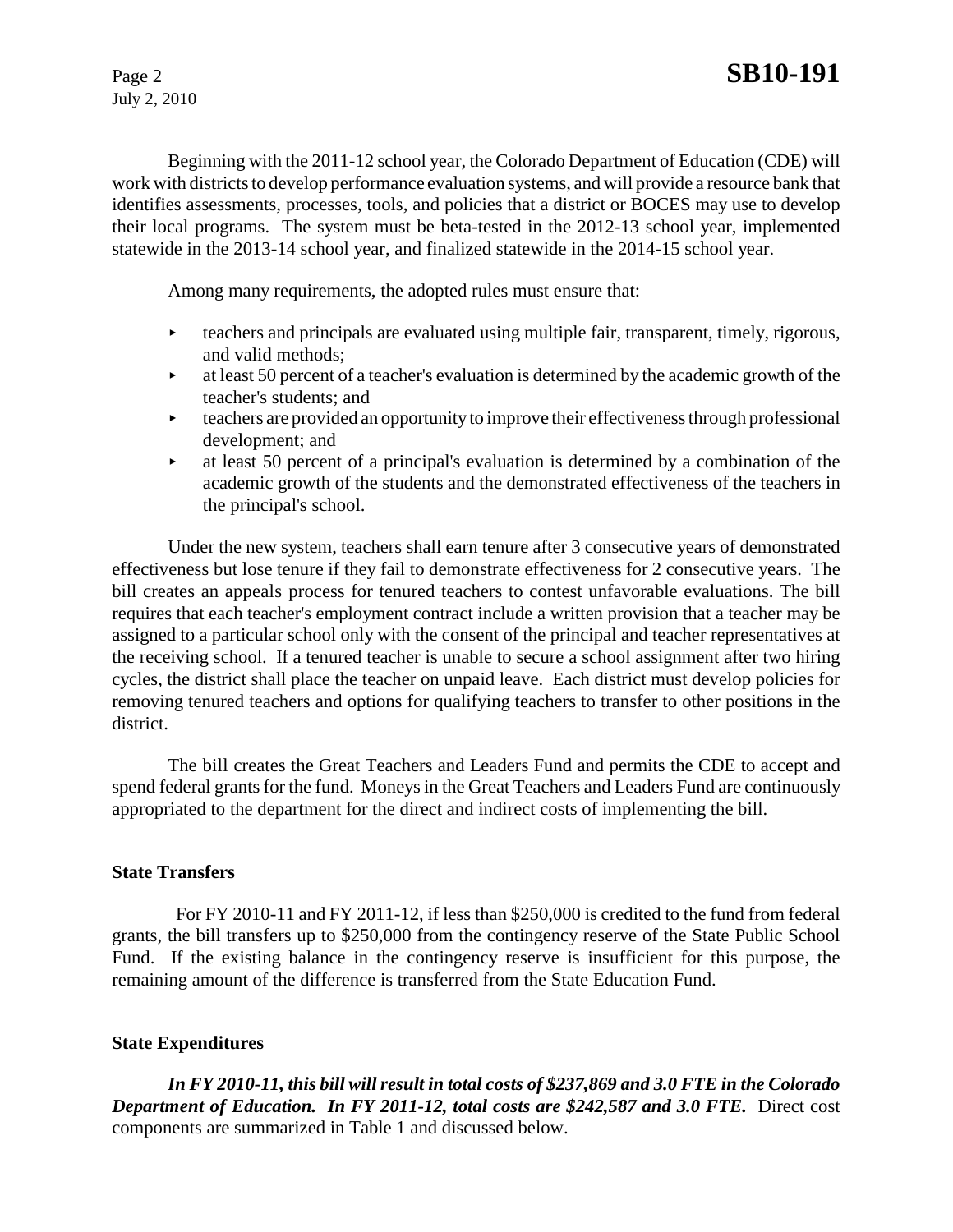| Table 1. Direct Costs Under SB 10-191        |            |            |  |  |  |  |
|----------------------------------------------|------------|------------|--|--|--|--|
| <b>Cost Components</b>                       | FY 2010-11 | FY 2011-12 |  |  |  |  |
| <b>Personal Services</b>                     | \$206,009  | \$224,737  |  |  |  |  |
| <b>FTE</b>                                   | 3.0        | 3.0        |  |  |  |  |
| <b>Operating Expenses and Capital Outlay</b> | 16,860     | 2,850      |  |  |  |  |
| Travel                                       | 15,000     | 15,000     |  |  |  |  |
| <b>TOTAL</b>                                 | \$237,869  | \$242,587  |  |  |  |  |

The CDE requires new staff to oversee departmental activities, support the board and the council in establishing the program and adopting rules, conduct analysis of existing performance evaluation systems, recommend conforming changes, and provide training and technical assistance to local districts.

Ongoing, new staff will support the board in determining if districts and BOCES meet or exceed state guidelines, review, evaluate, and approve interim assessments as part of the multiple measures of effectiveness, and review licensed personnel evaluation systems each year to confirm that they meet or exceed statutory requirements. Statewide travel is anticipated each year to conduct on-site reviews and to evaluate district and BOCES performance evaluation systems.

# **Expenditures Not Included**

Pursuant to a Joint Budget Committee policy, certain costs associated with this bill are addressed through the annual budget process and centrally appropriated in the Long Bill or supplemental appropriations bills, rather than in this bill. The centrally appropriated costs subject to this policy are summarized in Table 2.

| Table 2. Expenditures Not Included Under SB 10-191                   |            |            |  |  |  |  |
|----------------------------------------------------------------------|------------|------------|--|--|--|--|
| <b>Cost Components</b>                                               | FY 2010-11 | FY 2011-12 |  |  |  |  |
| Employee Insurance (Health, Life, Dental, and Short-term Disability) | \$19,120   | \$20,857   |  |  |  |  |
| Supplemental Employee Retirement Payments                            | 6,609      | 8,549      |  |  |  |  |
| Indirect                                                             | 32,707     | 36,873     |  |  |  |  |
| Workman's Compensation and Risk Management                           | 737        | 804        |  |  |  |  |
| <b>TOTAL</b>                                                         | \$59,173   | \$67,083   |  |  |  |  |

 *\*More information is available at: http://www.colorado.gov/cs/Satellite/CGA-LegislativeCouncil/CLC/1200536133924*